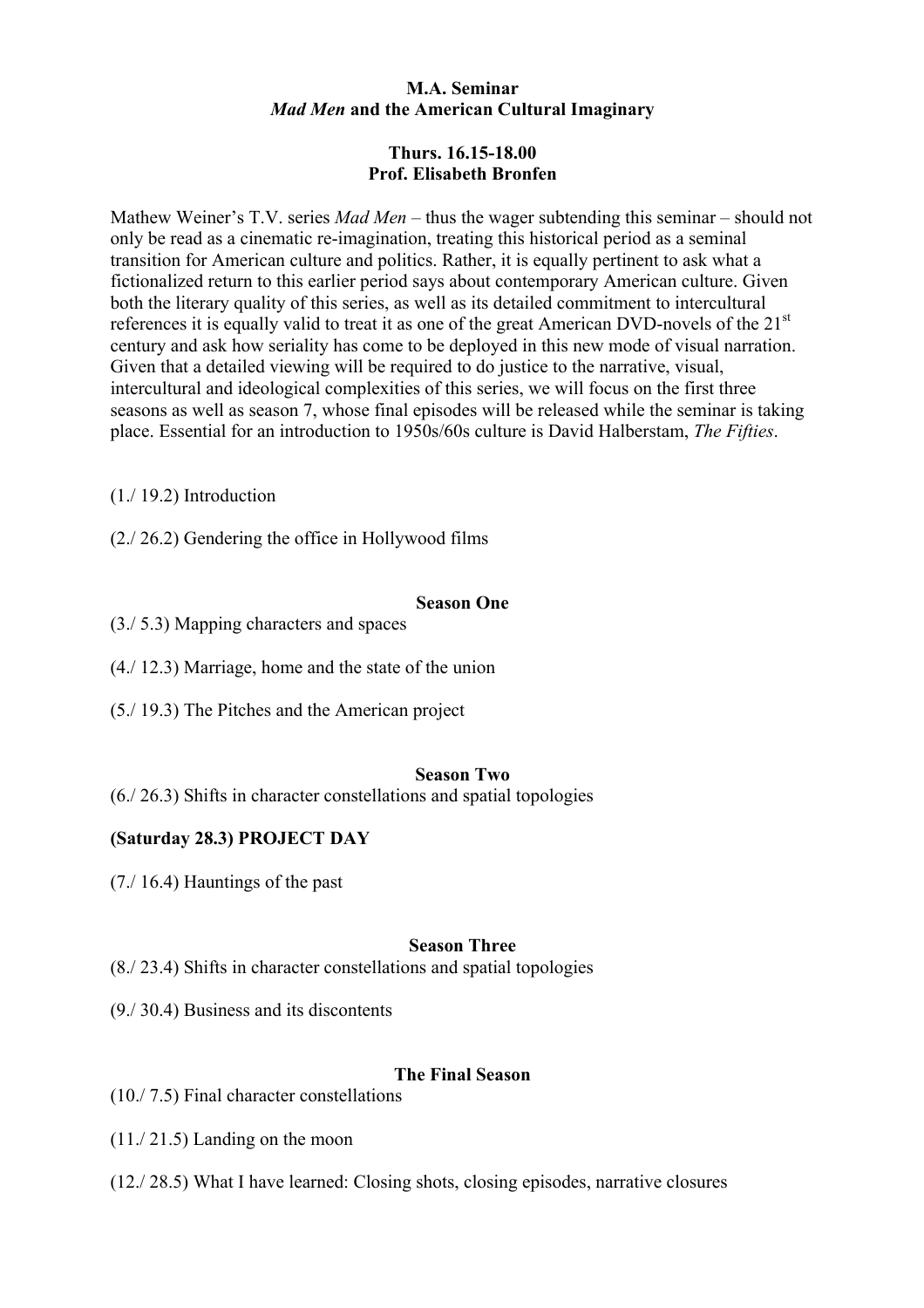### **Requirements for the class**:

° All students must choose a 'favorite' scene to be presented briefly at the beginning of one class session (time codes should be posted on Olat (course forum) by Tuesday so everyone can watch the scene before coming to class).

° Because, owing to holidays, we will miss several class sessions, there will be a **project day on Saturday, March 28, 2015**. Students are asked to give short presentations on a cultural artifact of their choice. Please e-mail your theme and a brief outline (1/2 page) of the presentation to Hannah Schoch (hannah.schoch@es.uzh.ch) by March 5. Please contact Hannah Schoch by week 2 if you will not be able to attend. A detailed program will be made available closer to the date.

° So as to keep a collective 'log book' of class discussions, all students must compile written minutes (*Sitzungsprotokoll)* for one of the class sessions (to be uploaded to Olat).

° Finally, students taking the class for 9 KP must write an essay. It is wise to use the class discussions to test your ideas for this piece of written work.

POSSIBLE THEMES FOR THE PROJECT DAY

Feminism, gender discontent, troubling the suburban home:

- ° Betty Friedan, *The Feminine Mystique*
- ° Richard Yates, *Revolutionary Road*
- ° Sylvia Plath, *The Bell Jar*, "Lady Lazarus"
- ° Helen Gurley Brown, *Sex and the Single Girl*
- ° Romna Jaffe, *The Best of Everything* (book and film)
- ° Masters and Johnson, *Masters of Sex* and the sexual revolution of the 1960s

American individualism and social/political challenges

- ° Ayn Rand, *Atlas Shrugged*, and conservative moral imagination and the feminist movement of the 1960s
- ° Frank O'Hara and minimalist art (Rothko)
- ° John Cheever
- ° the legacy of transcendentalism: Thoreau, Emerson and the civil rights movement.
- ° afro-american rights, gay rights
- ° cold war, the Republican Party, Nixon vs. Kennedy
- ° Arthur Schlesinger, *A Thousand Days: John F. Kennedy in the White House*
- ° counter-culture and the Vietnam War

1960s public sphere:

- ° innovation of advertising, William H. Whyte, *The Organization Man*
- ° *The Man in the Gray Flannel Suit* (book and film)
- ° Warhol and advertisement, consumer goods, Pop Art
- ° single, working women and/in Hollywood
- ° Marilyn Monroe vs. Jacky Kennedy
- ° David Riesman, *The Lonely Crowd*
- ° Daniel Boorstin, *The Image: A Guide To Pseudo-Events in America*

Visual and popular culture:

- ° The films Don Draper watches
- ° Billy Wilder's *The Apartment*
- ° Hitchcock's visual style
- ° Bob Dylan, *Inside Llewyn Davis* and the politics of folk-rock music
- ° French and Italian cinematic innovations
- ° Frank Sinatra